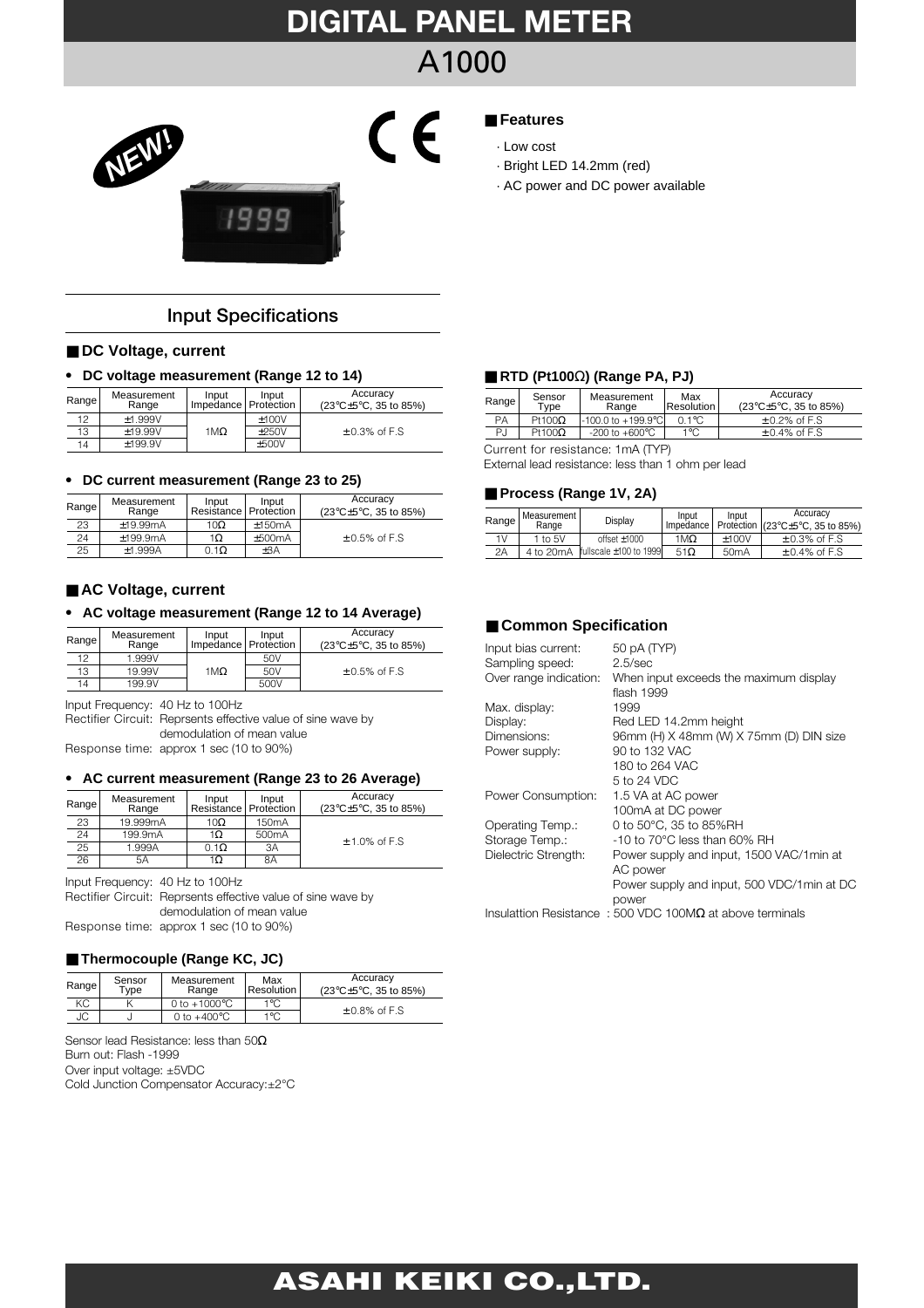# **DIGITAL PANEL METER** A1000

### ■ Model Code



### ■ **Dimensions**



## ■ Connection Diagram

Process



## **ASAHI KEIKI CO.,LTD.**

POW (-) POW (+)

 $\boxed{\oplus}$ 

POW (-) POW (+)

 $\boxed{\oplus}$